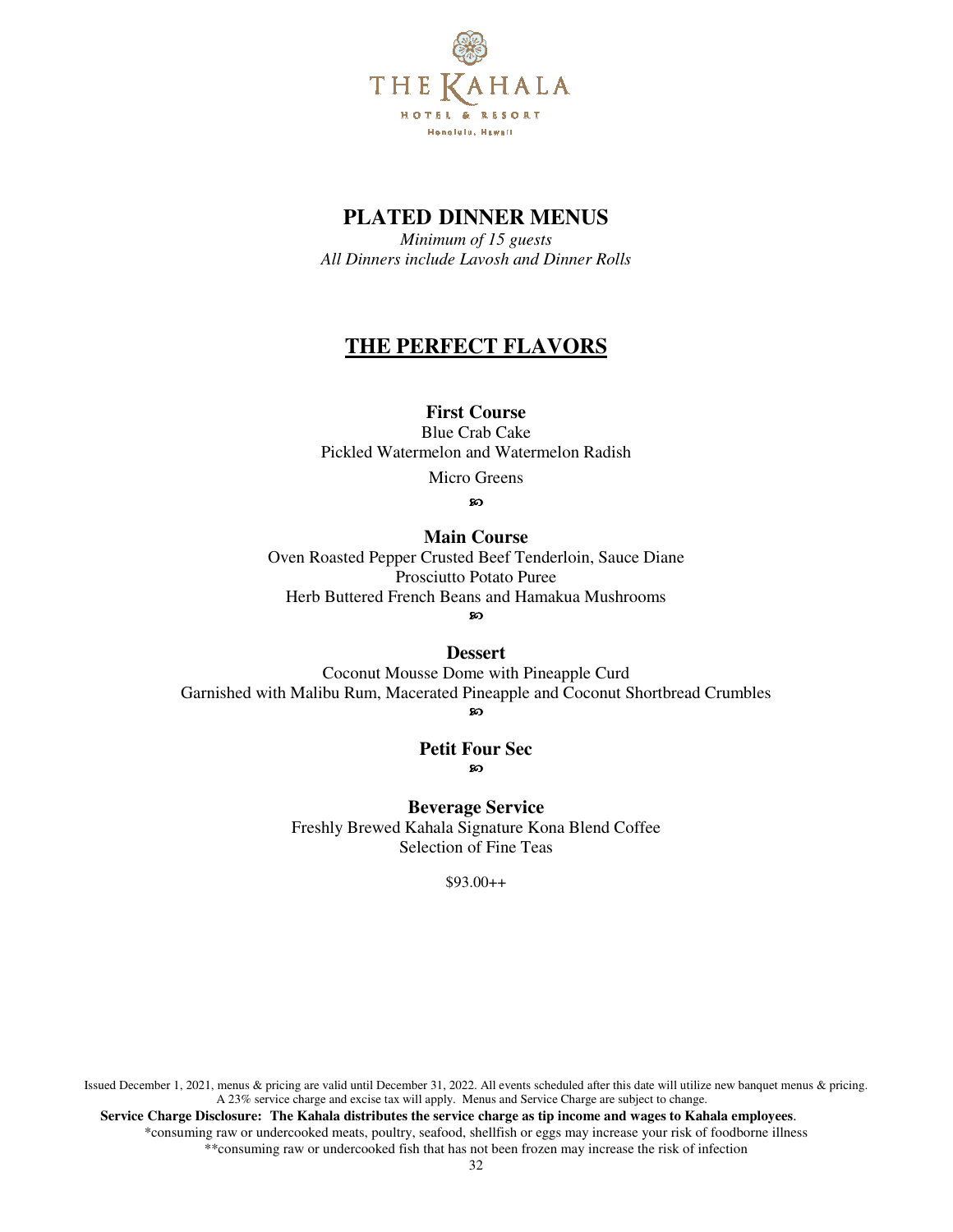

*Minimum of 15 guests All Dinners include Lavosh and Dinner Rolls* 

# **THE MAGNUM PLATED DINNER**

# **First Course**

Ahi Tataki \*\* Yuzu Miso Sauce, Tomato and Jalapeno Salsa ഩ

# **Second Course**

Roasted Beet Salad, Mixed Greens, Creamy Citrus Vinaigrette Marinated Shaved Fennel, Orange & Grapefruit Supreme

ഹ

# **Main Course**

Roasted Tenderloin of Beef \* and Feuil De Brick Wrapped Catch of the Day \*\* Caramelized Onion Roast Fingerlings and Asparagus with Red Wine Demi and Tarragon Caper Butter (fish subject to market availability and pricing\*\*\*)

ഩ

#### **Dessert**

Raspberry Panna Cotta with Lychee Fresh Berries and Toasted Almonds

ഩ

#### **Petit Four Sec**  ഩ

**Beverage Service** Freshly Brewed Kahala Signature Kona Blend Coffee Selection of Fine Teas

 $$105.00++$ \*\*\*

Issued December 1, 2021, menus & pricing are valid until December 31, 2022. All events scheduled after this date will utilize new banquet menus & pricing. A 23% service charge and excise tax will apply. Menus and Service Charge are subject to change.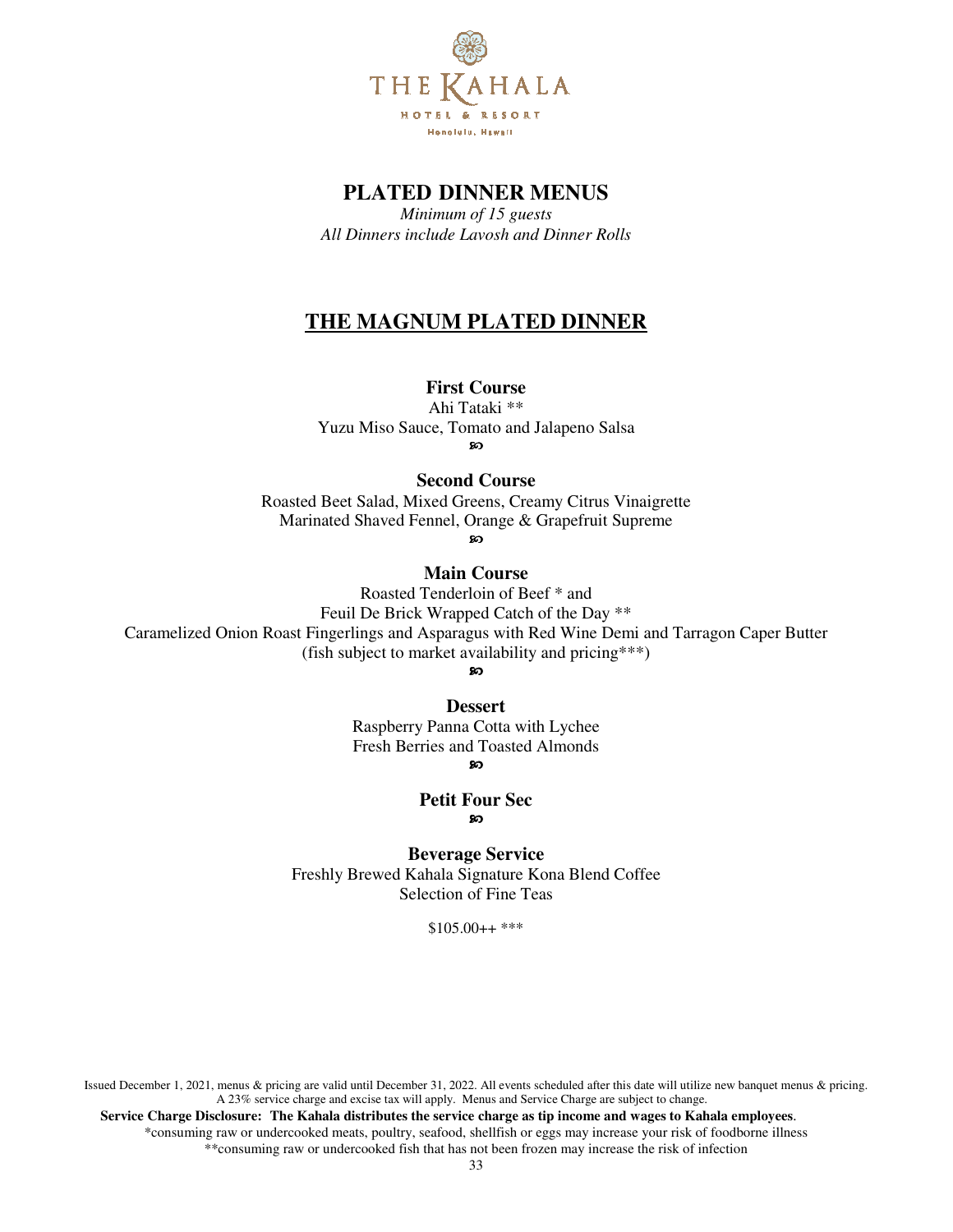

*Minimum of 15 guests All Dinners include Lavosh and Dinner Rolls* 

# **A CULINARY BLENDING**

# **First Course**

Trio of Ahi \*\*

Ahi Nigiri with Kabayaki Sauce, Blackened Ahi Sashimi with Asian Remoulade, and Ahi Poke on Shiso Leaf

ഹ

# **Second Course**

Citrus Poached Pears Mixed Greens, Bleu Cheese, and Toasted Pecans  $\infty$ 

**Main Course** 

Seared Tenderloin of Beef, Asian Tomato Relish and North Shore Style Garlic Shrimp\* Mashed Potatoes and Butter Bok Choi പ

**Dessert** 

Valrhona Chocolate Mousse Cake with Caramel Sauce Garnished with Black Sesame Clusters

ഩ

#### **Petit Four Sec**  ၷ

**Beverage Service** Freshly Brewed Kahala Signature Kona Blend Coffee Selection of Fine Teas

\$114.00++

Issued December 1, 2021, menus & pricing are valid until December 31, 2022. All events scheduled after this date will utilize new banquet menus & pricing. A 23% service charge and excise tax will apply. Menus and Service Charge are subject to change.  **Service Charge Disclosure: The Kahala distributes the service charge as tip income and wages to Kahala employees**.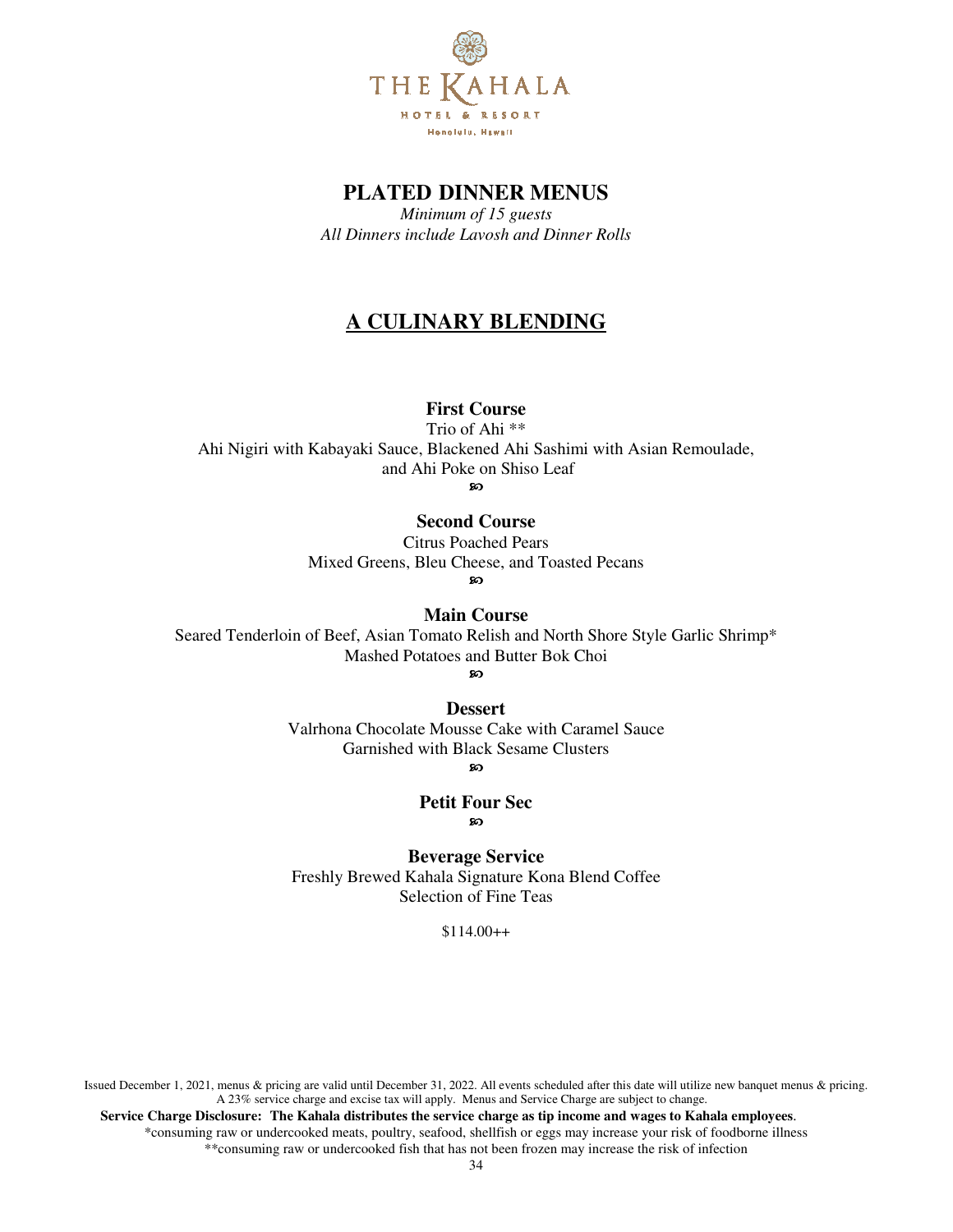

*Minimum of 15 guests All Dinners include Lavosh and Dinner Rolls* 

# **A PERFECT PAIRING**

**First Course** 

Crispy Garlic & Pepper Shrimp Served with Mixed Greens Drizzled with Creamy Maui Onion Dressing

အ

**Second Course** 

Pan-Seared Catch of the Day with Olive Oil Marinated Tomatoes, Sautéed Garlic Spinach \*\*

ഩ

**Main Course** 

Duet of Filet Mignon, Madeira Sauce and Baked Half Maine Lobster with Macadamia Nut Butter \* Roasted Root Vegetables with Pumpkin Seeds and Herb Mashed Potatoes

**80** 

**Dessert** 

Green Tea Cotton Cheesecake Drizzled with Local Honey and Garnished with Fresh Berries စာ

**Petit Four Sec ေ** 

**Beverage Service** Freshly Brewed Kahala Signature Kona Blend Coffee Selection of Fine Teas

 $$126.00++$ 

Issued December 1, 2021, menus & pricing are valid until December 31, 2022. All events scheduled after this date will utilize new banquet menus & pricing. A 23% service charge and excise tax will apply. Menus and Service Charge are subject to change.  **Service Charge Disclosure: The Kahala distributes the service charge as tip income and wages to Kahala employees**.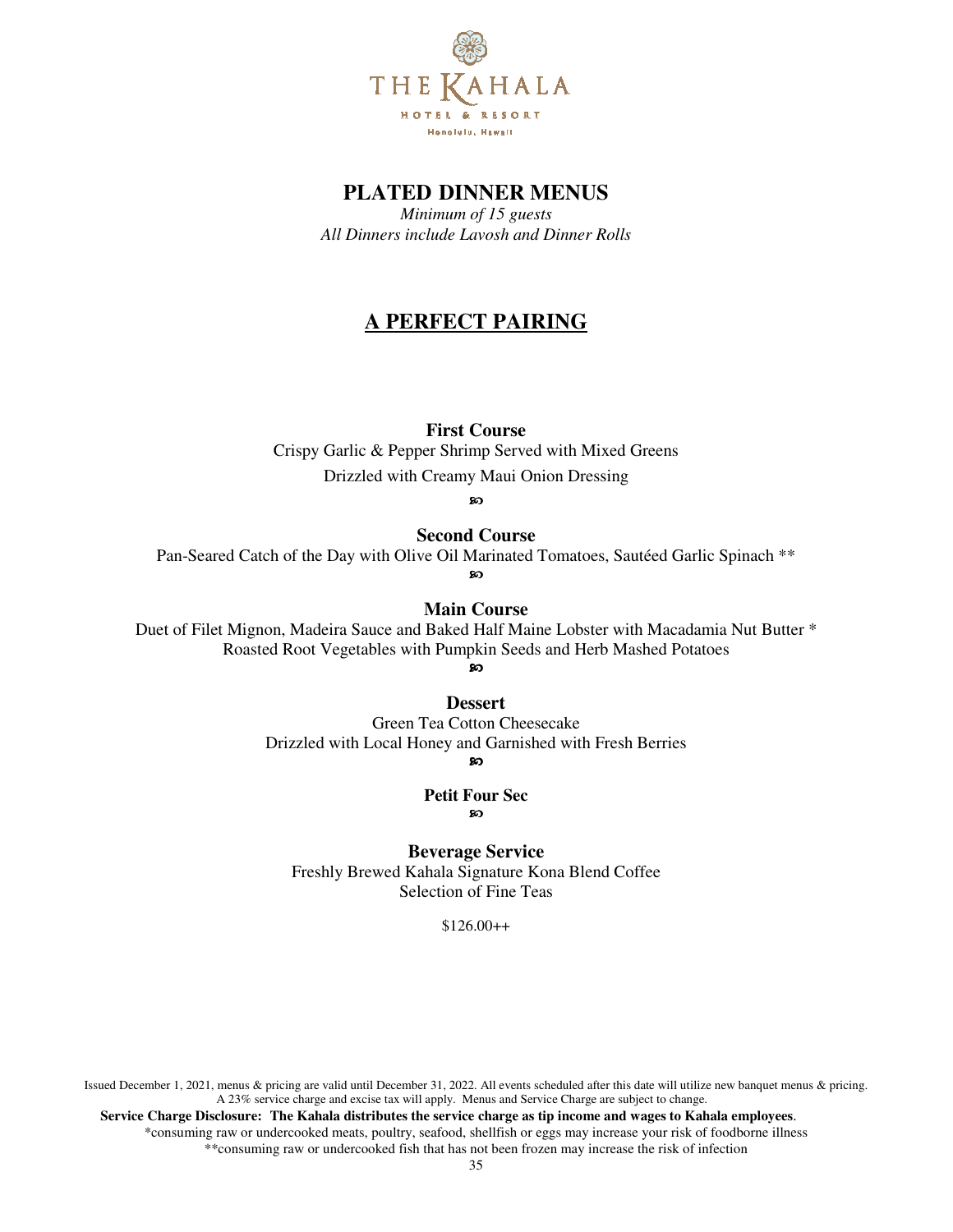

*Minimum of 15 guests All Dinners include Lavosh and Dinner Rolls*

### **Soup**

Caprese Soup with Fresh Mozzarella Cheese Pesto and Balsamic Reduction (served hot) \$13.00++

ഹ

Maui Onion Soup, Sweet Bread Crouton, Gruyere  $$13.00++$ 

#### ၷ

Maine Lobster Bisque, Garlic Crostini (served hot)  $$26.00++$ 

**ေ** 

Roasted Corn Chowder, Crispy Bacon

# $$13.00++$

### െ

Cold Creamy Winter Roasted Butternut Squash Soup Topped with Crème Fraiche and Frizzled Leeks

### \$14.00++

#### စာ

Hot Creamy Winter Roasted Butternut Squash Soup Topped with Crème Fraiche and Frizzled Leeks

# $$14.00++$

*(Continued on next page)*

Issued December 1, 2021, menus & pricing are valid until December 31, 2022. All events scheduled after this date will utilize new banquet menus & pricing. A 23% service charge and excise tax will apply. Menus and Service Charge are subject to change.  **Service Charge Disclosure: The Kahala distributes the service charge as tip income and wages to Kahala employees**. \*consuming raw or undercooked meats, poultry, seafood, shellfish or eggs may increase your risk of foodborne illness \*\*consuming raw or undercooked fish that has not been frozen may increase the risk of infection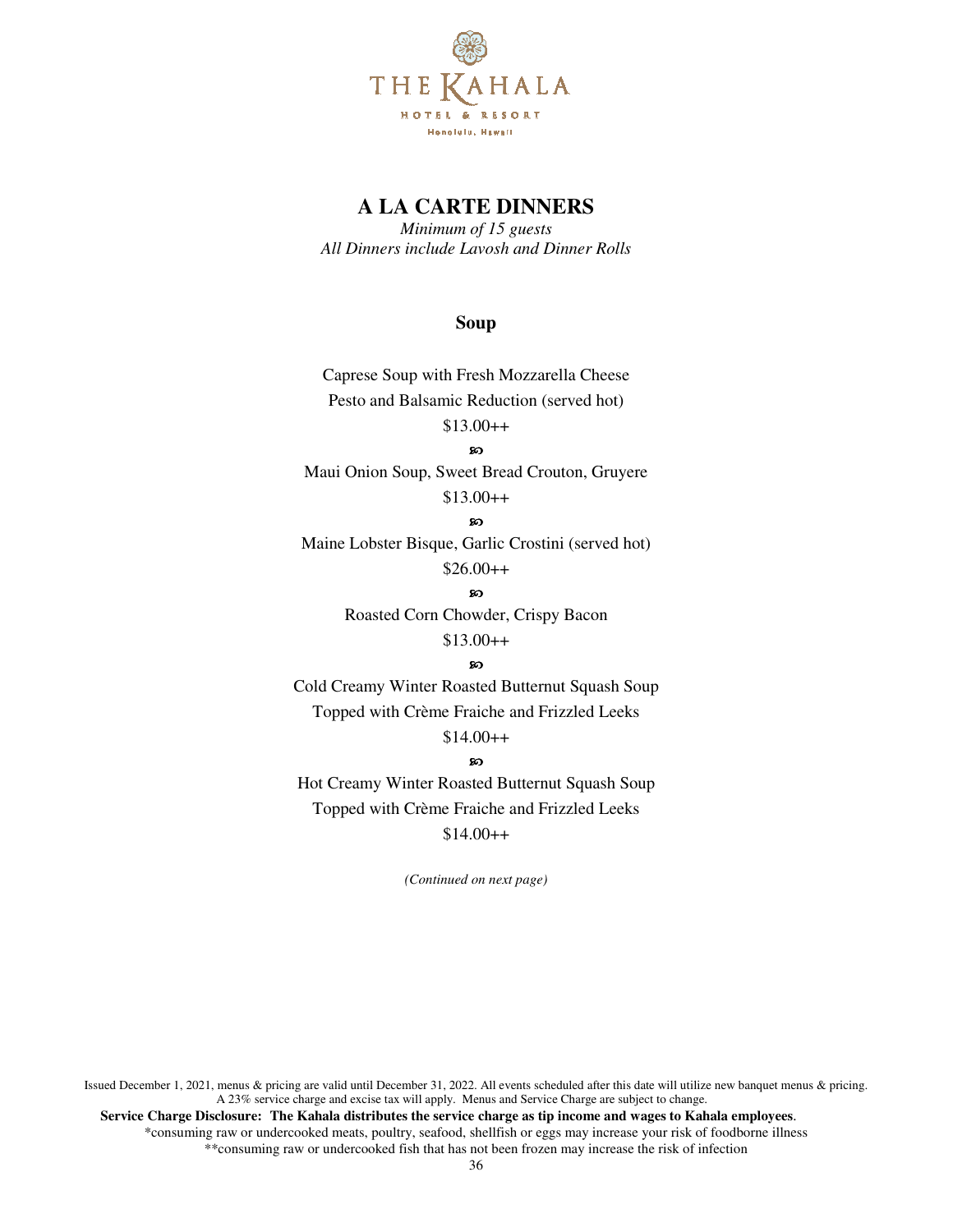

*Minimum of 15 guests All Dinners include Lavosh and Dinner Rolls* 

### **Appetizers**

Toasted Quinoa Crusted Salmon, Couscous Salad, Bell Pepper, Red Onion, Basil, Cilantro \*\*

 $$24.00++$ 

ഩ Trio of Ahi \*\*

Ahi Nigiri with Kabayaki Sauce, Blackened Ahi Sashimi with Asian Remoulade, and Ahi Poke on Shiso Leaf \$32.00++

ၷ

Salmon Gravlax with Caviar Cream and Endive Salad \*\*

 $$24.00++$ 

**so** 

Sushi and Sashimi Platter \*\*

Ahi and Hamachi Sashimi, California Roll

 $$32.00++$ 

ഹ

Seared Day Boat Scallop Garnished with Caviar

Fried Basil, Pickled Watermelon and Watermelon Radish, Micro Greens, Lime and Lemongrass Oil

 $$27.00++$ 

ഩ

Sautéed Hudson Valley Foie Gras, Vanilla and Lemongrass Infused Grapes Toasted Buttery Brioche, Lehua Honey Balsamic Reduction \$29.00++

െ

Roasted Big Island Baby Abalone with Grilled Pineapple Salsa

Salt Pickled Cucumber and Soy Wasabi Aioli

 $$29.00++$ 

ഹ

Tako Sampler

Miso Tako, Crispy Fried Tako with Asian Remoulade and Smoked Tako

 $$32.00++$ 

*(Continued on next page)*

Issued December 1, 2021, menus & pricing are valid until December 31, 2022. All events scheduled after this date will utilize new banquet menus & pricing. A 23% service charge and excise tax will apply. Menus and Service Charge are subject to change.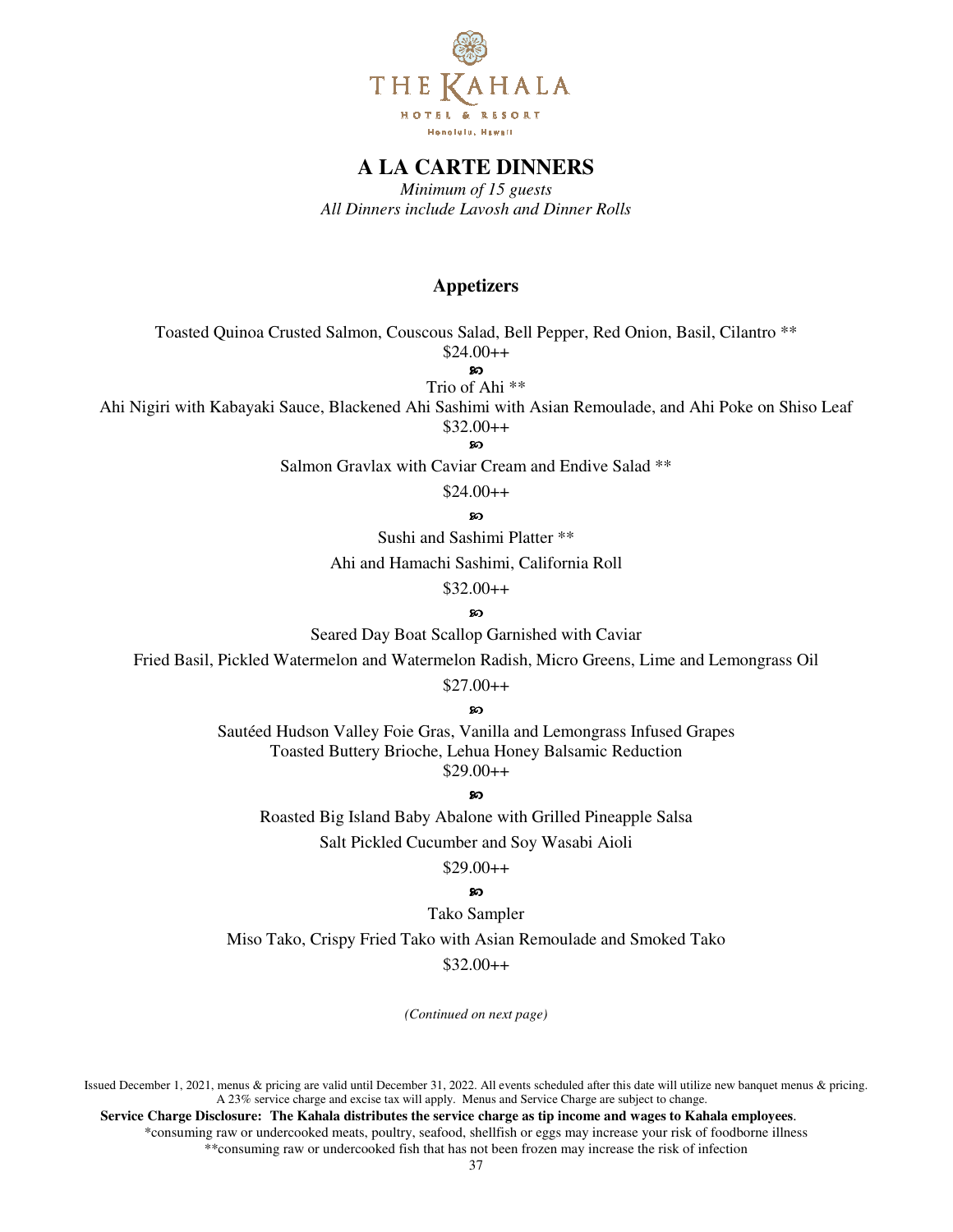

*Minimum of 15 guests All Dinners include Lavosh and Dinner Rolls* 

## **Salads**

Baby Romaine and Charred Corn Salad Candied Bacon, Ranch and Bleu Cheese Dressing

 $$15.00++$ 

#### മ

Spinach, Mushroom, and Belgian Endive Salad Served with Warm Bacon Vinaigrette

\$15.00++

#### ക

Citrus Poached Pears with Mixed Greens Bleu Cheese and Toasted Pecans  $$16.00++$ 

# ഩ

Ho Farm Tomatoes and Buffalo Mozzarella, Fresh Basil

Balsamic Dressing

 $$16.00++$ 

### ഹ

Roasted Beet Salad, Mixed Greens, Creamy Citrus Vinaigrette Yuzu Marinated Shaved Fennel, Orange and Grapefruit Supreme  $$17.00++$ 

#### ഹ

Romaine and Kale Caesar Salad Hawaiian Sweet Bread Croutons, Ho Farm Tomatoes, Lemon with Roasted Garlic Dressing  $$17.00++$ 

#### **80**

Crispy Garlic and Black Pepper Shrimps

Served with Mixed Greens and Drizzled with Creamy Maui Onion Dressing

### $$26.00++$

*(Continued on next page)*

Issued December 1, 2021, menus & pricing are valid until December 31, 2022. All events scheduled after this date will utilize new banquet menus & pricing. A 23% service charge and excise tax will apply. Menus and Service Charge are subject to change.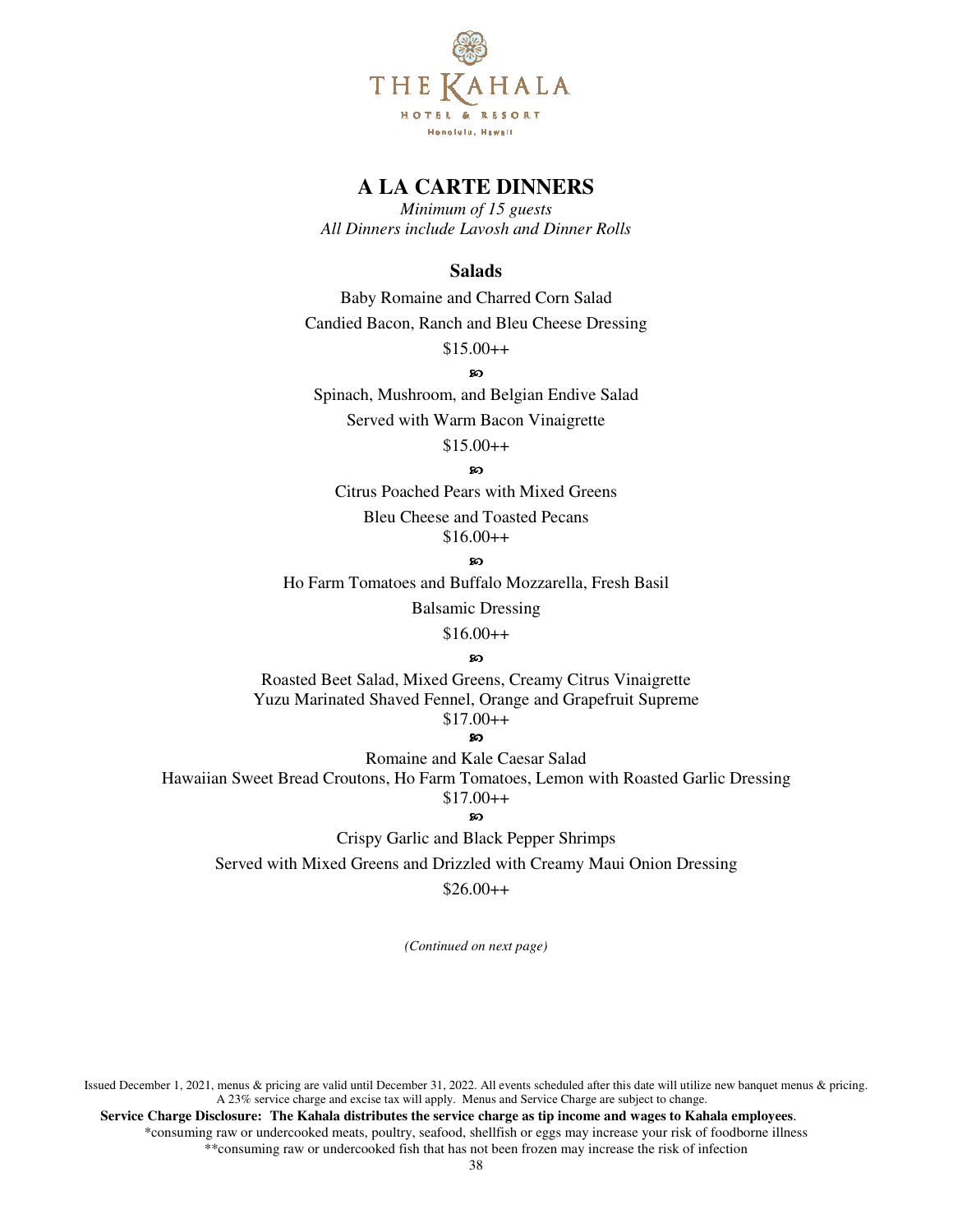

*Minimum of 15 guests All Dinners include Lavosh and Dinner Rolls* 

### **Intermezzo**

Guava Sorbet with Prosecco Raspberry Sorbet with Sparkling Rose Citrus Sorbet with Compressed Apples and Mint Lychee Sorbet with Watermelon and Cucumber  $$12.00++$ 

# **Entrée**

## **Seafood**

Kiawe Smoked Atlantic Salmon (fish subject to market availability) \*\* Crispy Latke, Asparagus, Lomi Tomato, Bearnaise Sauce

## $$45.00++$

SO<sub>1</sub>

Grilled Jumbo Scallops and Shrimp with Morel Risotto \*

Garlic Anchovy Sauce

\$50.00++

## **so**

Sautéed Chilean Sea Bass \*\* Wok-Fried Choi Sum, Ginger Onion Sauce, and Fried Onion, Shallot Rice

(fish subject to market availability)

 $$65.00++$ 

# **ေ**

Pan Seared Catch of the Day \*\*

Ginger Onion Tomato Pesto Sauce, Sautéed Asian Vegetables and Hapa Rice, Drizzled with Beurre Blanc Sauce

\$45.00++

*(Continued on next page)*

Issued December 1, 2021, menus & pricing are valid until December 31, 2022. All events scheduled after this date will utilize new banquet menus & pricing. A 23% service charge and excise tax will apply. Menus and Service Charge are subject to change.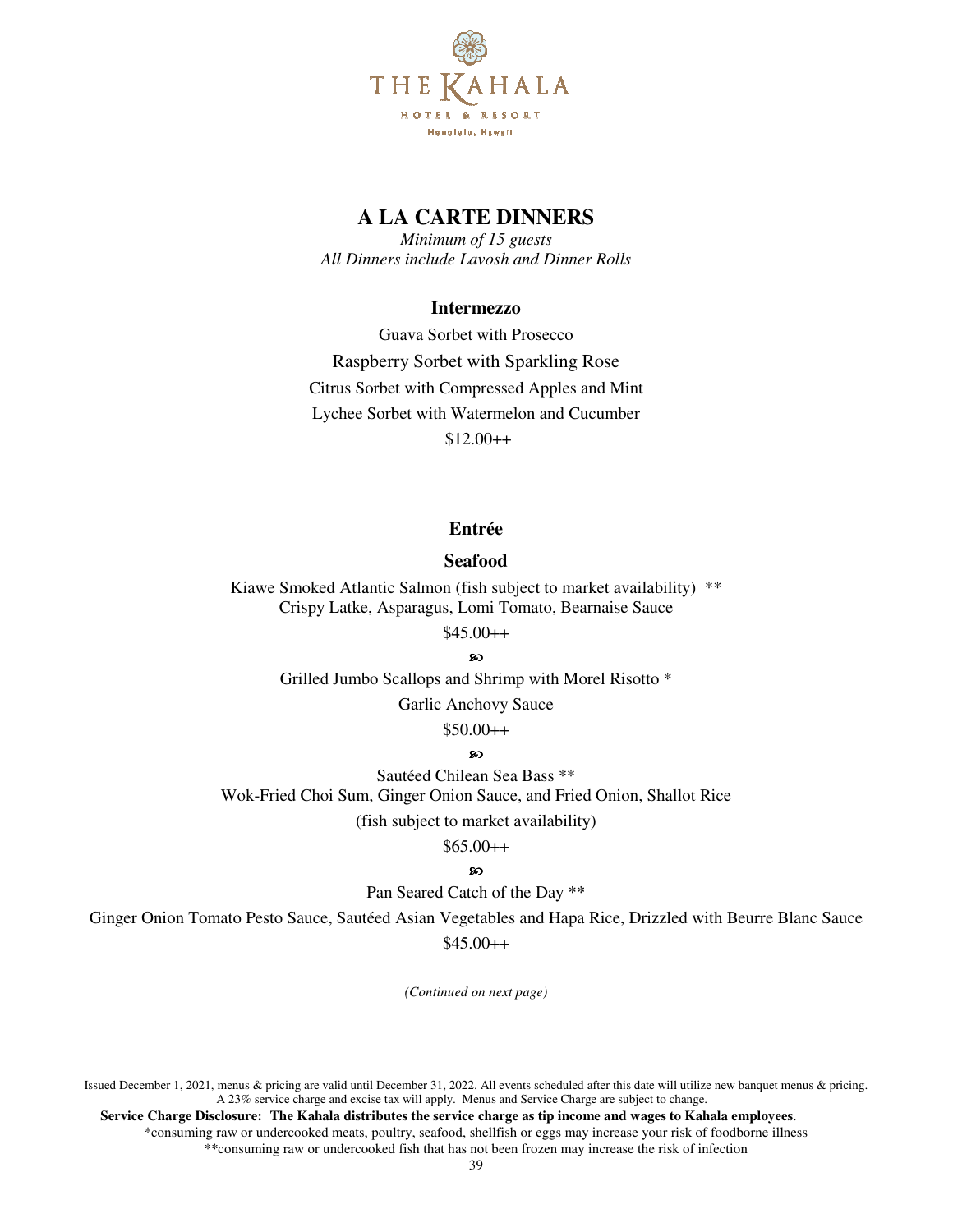

*Minimum of 15 guests All Dinners include Lavosh and Dinner Rolls* 

## **Meat and Poultry**

Sous Vide Breast of Chicken

Carrot, Leek & Ginger Mashed Potatoes and Sauté Garden Vegetables

 $$44.00++$ 

ၷ

Oven Roasted Chicken Breast with Rosemary Salt Asparagus and Pancetta Bacon Mashed Potatoes

 $$44.00++$ 

**so** 

Sautéed Free Range Chicken with Chicken Truffle Jus Fingerling Potatoes and Roasted Cauliflower

 $$45.00++$ 

**so** 

Burgundy Braised Beef Short Rib \* with Fingerling Potatoes and Sautéed Root Vegetables

 $$56.00++$ 

െ

New Zealand Lamb Chops \*

Potato Leek Gratin, French Beans, Mustard Shallot Sauce

\$64.00++

#### ഩ

Prime Rib Au Jus, Creamy Horseradish \*

Roasted Garlic Mashed Potatoes, Roasted Cauliflower and Zucchini

 $$65.00++$ 

### ၷ

Filet Mignon \*

Sautéed Baby Carrots and Baby Corn, Blue Cheese Mashed Potatoes and Port Wine Sauce

 $$65.00++$ 

 *(Continued on next page)* 

Issued December 1, 2021, menus & pricing are valid until December 31, 2022. All events scheduled after this date will utilize new banquet menus & pricing. A 23% service charge and excise tax will apply. Menus and Service Charge are subject to change.  **Service Charge Disclosure: The Kahala distributes the service charge as tip income and wages to Kahala employees**.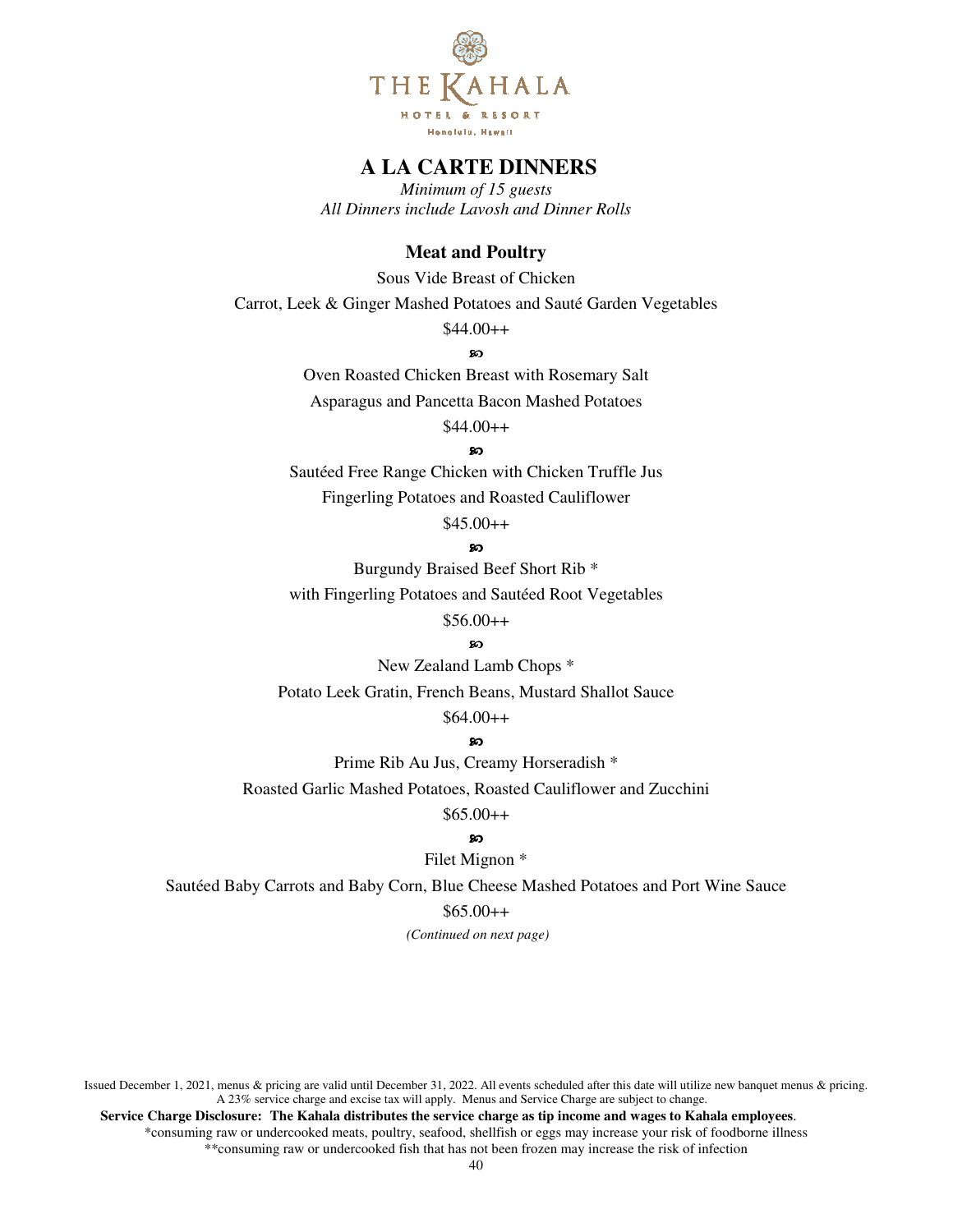

*Minimum of 15 guests All Dinners include Lavosh and Dinner Rolls* 

# **Combination Entree**

Sautéed Chicken Breast and Fresh Island Catch of the Day, Sun Dried Tomato Cream \*\* Shiitake Risotto and Asparagus

(fish subject to market availability and pricing \*\*\*)

\$50.00++ \*\*\*

ഐ

Filet Mignon and North Shore Style Shrimp \* Roasted Baby Yukon Potatoes and Butter Bok Choi

\$62.00++

ഩ

Filet Mignon, Red Wine Sauce and Lobster Tail, Asian Remoulade \* Coconut Sweet Potato Puree, Green Asparagus

# \$69.00++

ഹ

Duet of Sous Vide Breast of Chicken, Wild Mushroom Jus and Baked Half Maine Lobster with Macadamia Nut Butter \* Sautéed Baby Carrots and Hasselback Potatoes

# $$65.00++$

ဢ

Duet of Pan Seared Sea Bass with Kahala Signature Miso \*\* Baked Half Maine Lobster with Macadamia Nut Butter \* Broccoli Florets and Hamakua Mashed Potatoes (fish subject to market availability\*\*\*)

\$80.00++ \*\*\*

#### ഐ

Grilled Petite Beef Tenderloin with Signature Hoisin Black Bean Sauce Pan Seared Chilean Seabass with Madadamia Nut Butter Roasted Broccoli, Zucchini and Coconut Mashed Potatoes (fish subject to market availability\*\*\*)

\$80.00++ \*\*\*

മ

*(Continued on next page)*

Issued December 1, 2021, menus & pricing are valid until December 31, 2022. All events scheduled after this date will utilize new banquet menus & pricing. A 23% service charge and excise tax will apply. Menus and Service Charge are subject to change.